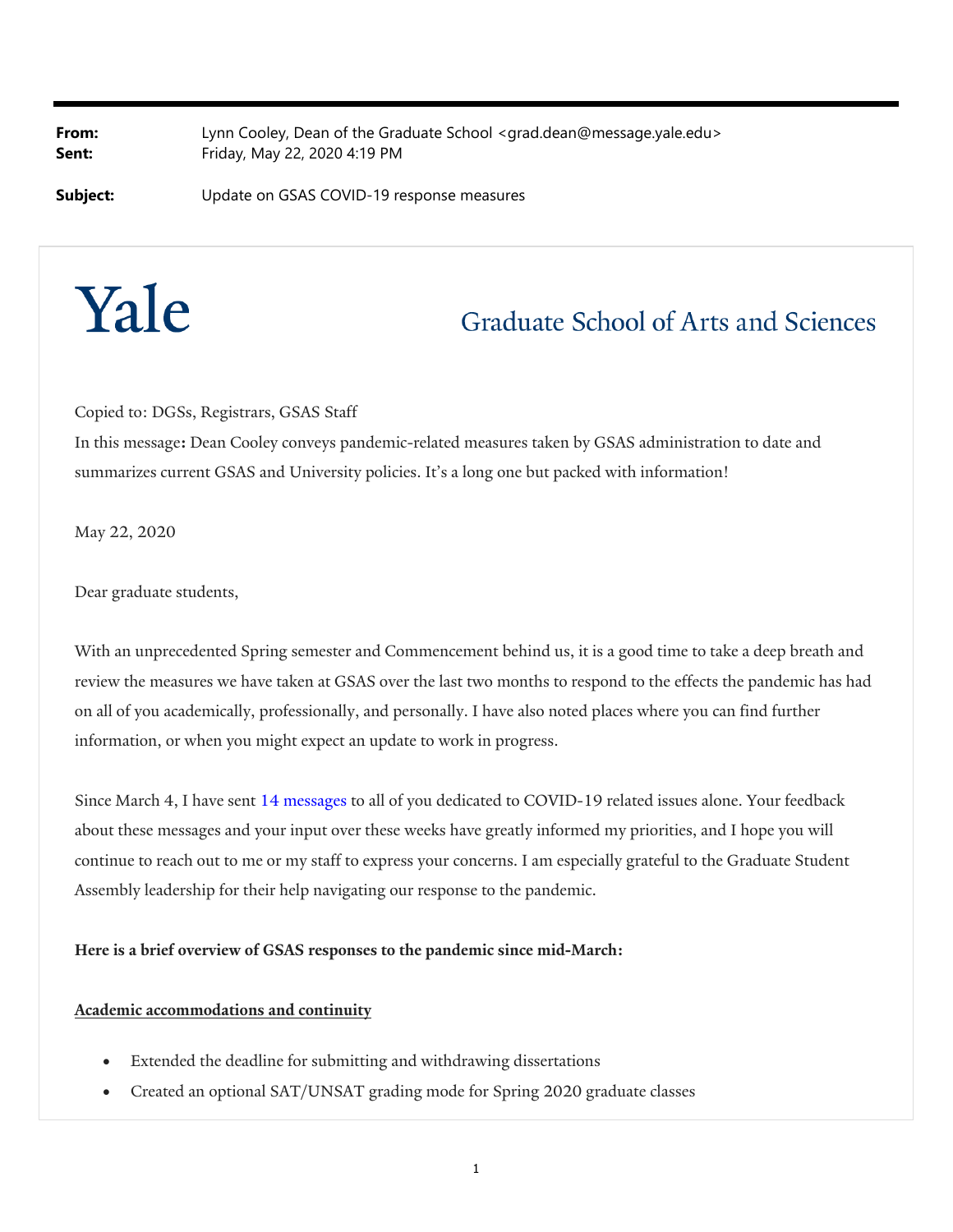Extended deadlines for dropping courses and switching from credit to audit

# **Funding**

**Stipends** to Ph.D. students continue to be paid in full and on schedule.

# **Expanded Dean's Emergency Fund**

- **New: the emergency fund is available to Master's students**
- Covered costs of return from research sites that were closed or when funding was halted
- Covered costs of early return from research locations when travel embargoes were announced
- Helped offset costs for students required to quarantine
- Provided funding for new internet connections for Spring TFs teaching from their homes

# **Extensions of registration and funding**

In an effort to find sustainable ways to compensate for pandemic-related research delays, my team and I worked closely with the Directors of Graduate Studies (DGSs) to empower main-campus (FAS) departments to provide funding extensions of up to one year for students currently in years 1-6, and registration extensions for students in year 7 of study.

# **New Graduate School Alumni Fellowship**

Through a combination of generous donations from Graduate School alumni, the MacMillan Center, ARCHAIA and NELC, we have offered **32 Alumni Fellowships to Ph.D. students who submitted dissertations for a May 2020 degree**. These positions are designed to provide post-graduate employment to new graduates facing a slowed job market caused by the COVID-19 pandemic and to better situate them for future job searches.

# **Family subsidy support**

We provided a \$500 grant to all student parents who were TFs in the Spring 2020 semester.

# **Healthcare**

Healthcare coverage is naturally paramount in all our minds right now, and I know it can be a great source of anxiety for graduating students in particular.

For May 2020 graduates, **Yale Health coverage continues through July 31, 2020 and can be extended until August 31** by contacting Howard el-Yasin (howard.el-yasin@yale.edu). If you are away from New Haven and have questions about how you are covered wherever you are, please read more here. The university is exploring ways to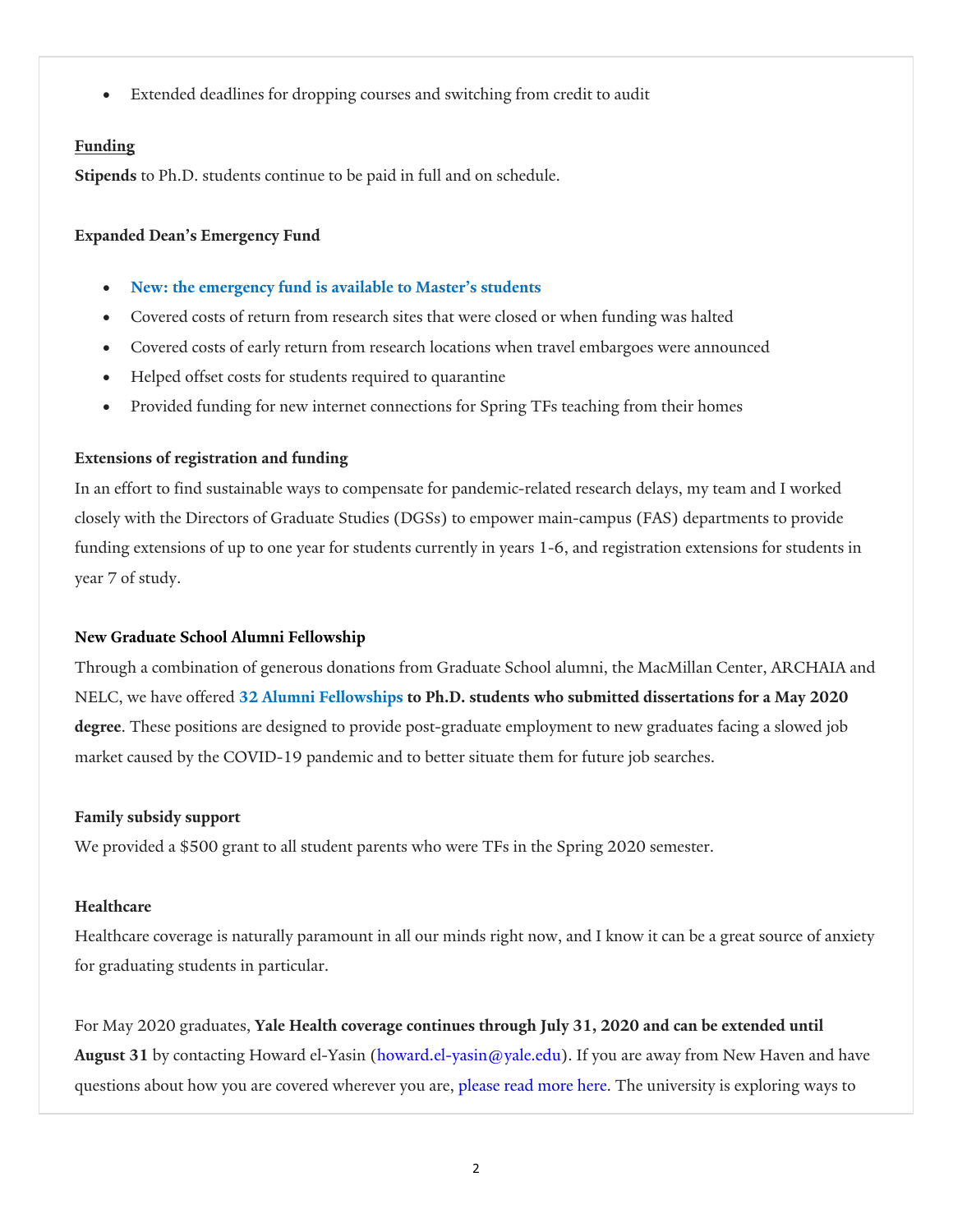further extend coverage for new graduates.

# **Some university updates and reminders:**

# **Travel and visas**

As you know, visa and travel guidance has been changeable and sometimes gives us all little time to react. Currently, university-funded international travel is prohibited, and domestic travel should be avoided. Current information can be found here. International students should check with an OISS adviser frequently and the OISS FAQ page for updates.

#### **Laboratory research**

As announced in Provost Strobel's May 13 message, we are entering Phase 1 of research reactivation, which is limited to projects that require access to campus facilities. Every lab must establish a comprehensive plan for conducting research that meets public health guidelines and that is approved by their department chair and dean. If you are considering whether to return to lab work, please review the latest guidance (dated March 18) for trainees here. There are very clear policies protecting student researchers of which you should be aware, and concrete ways to address concerns if they arise.

Detailed information about **Phase 1 Research Reactivation** can be found here. We expect an update to this information in the coming week.

#### **Libraries**

Yale Library has created a detailed set of Frequently Asked Questions regarding the reactivation of library services. Check this webpage regularly for up-to-date information on access to library resources.

#### **Fall 2020 contingency planning**

The Provost **announced on May 13** that the fall semester will begin on time in the week of August 31. The **Academic** Continuity Committee is developing recommendations contingent on public health guidelines for how courses will be delivered. Scenarios include residential/remote (students on campus, classes online) and hybrid classes (combination of online material with remote or in-person teaching).

One way or another, we will return for a Fall 2020 semester. What that will look like will be announced in the first week of July.

# **Summer activities**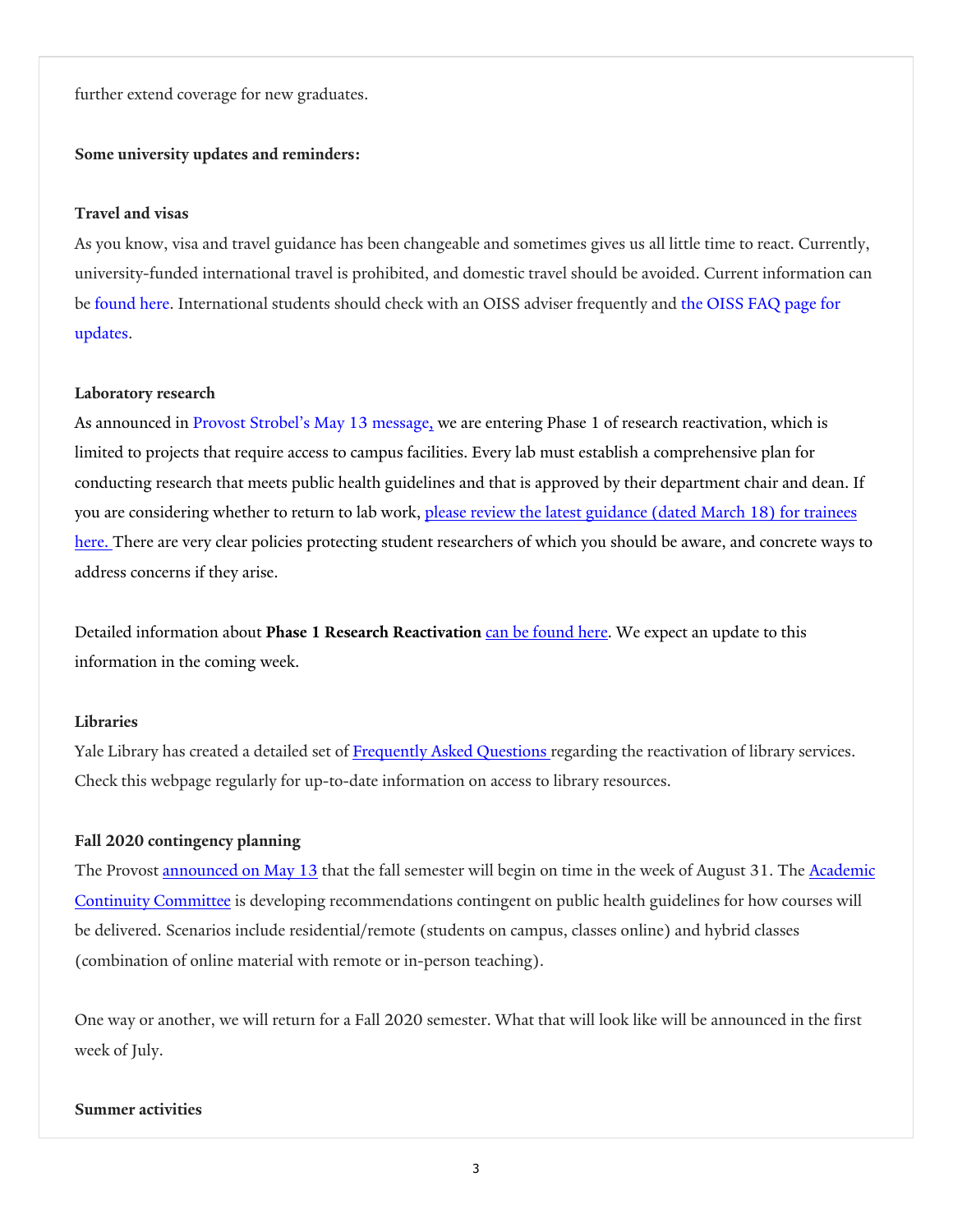In the meantime, all in-person, campus-based programming through June 27 remains cancelled. A decision to hold in-person programs from June 28 to early August will be made soon as more information on the pandemic becomes available and public health experts advise university leadership.

# **The regular work of the GSAS has continued in the midst of the pandemic and I am happy to announce new academic initiatives:**

# **Two new certificates**

Certificate in Leadership and Mentorship in the M.D./Ph.D. Program Certificate in Public Humanities

# **A new track in an existing degree program**

Architectural Science in the Ph.D. program in Architecture

# **New GSAS degrees**

M.A. in Medieval Studies Joint Master's degree in Environmental Management (M.E.M.) and Environmental Sciences (M.S.) Combined Ph.D. in Women's, Gender, and Sexuality Studies (December, 2019) M.A. in Statistics and Data Science (December, 2019)

# **New and improved international exchange programs**

New agreement with Shanghai Jiao Tong University (SJTU), China Extended agreement with University College London (UCL) with the addition of Yale Child Study Center and Interdepartmental Neuroscience Program (INP)

# **Commencement and Convocation Awards**

- Degrees conferred: 417 Ph.D., 382 M.Phil., 244 M.S., 258 M.A., 3 M.A.S.
- Graduate Mentor Awards to:

Pieter van Dokkum, Astronomy Michael Kraus, Management Joanne Meyerowitz, History and American Studies

Two GSAS Public Service Awards